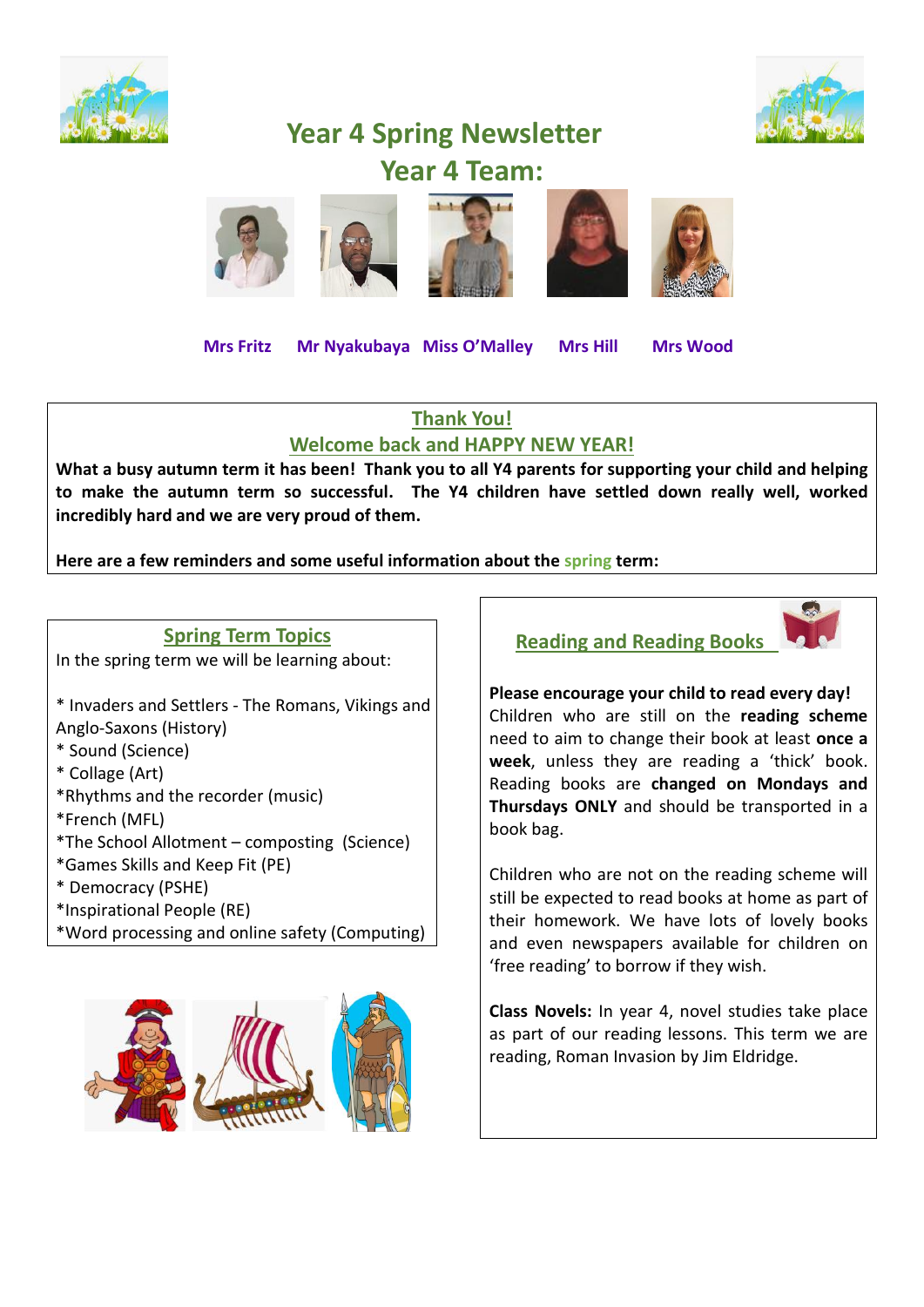# **Spelling {}**

Spellings lists will continue to be uploaded onto SeeSaw for the children to access and learn throughout the week. It is imperative that your child **THOROUGHLY LEARNS** their spellings including the statutory 3/4 list words in order to reach the expected standard for Year 4.

## Honework

Homework will continue to be set via SeeSaw on Thursdays and should be completed by the following Tuesday if possible. Tasks will be varied and will link to class work. The class teacher will comment on finished work on SeeSaw.



## **Multiplication Tables**

By the end of Year 4, pupils are expected to be able to recall **ALL** multiplication tables up to 12x12. Please continue to encourage your child to use **Times table Rockstars** to help with this. We have a weekly tables progress test in class every Friday.



This term we will continue to work on improving **handwriting skills**. Many children have already earnt their **'pen licence'** and can now write in pen in their books. School provides a blue pen for children to use once they have their Pen Licence, but your child may wish to use an erasable pen which you can purchase from most supermarkets, stationers or Amazon. Practising at home will really help your child to improve, so please encourage them to do so, especially with written homework tasks which should be joined and neatly presented.

#### **PE**

**PE** days will be **Monday and Wednesday for 4FW and Tuesdays and Thursdays in 4O'M**. PE will take place outdoors – weather permitting. Children should continue to come to school in their PE kits on these days. Suitable **winter** PE kits consist of jogging bottoms, a T shirt, a sweatshirt or fleece (if possible grey, black and green school colours) and trainers (NOT pumps). Hair longer than shoulder length should be tied back and no jewellery to be worn, unless religious.



### **Self-isolation Home learning on Seesaw**

**Isolation Packs** –If your child is off school because they have to isolate for 7 days **AND** they are well enough to do their school work, then a pack of work will be uploaded to your child's individual Seesaw account for them to access and complete at their own pace. You will need to inform the office if your child is having to isolate at home.